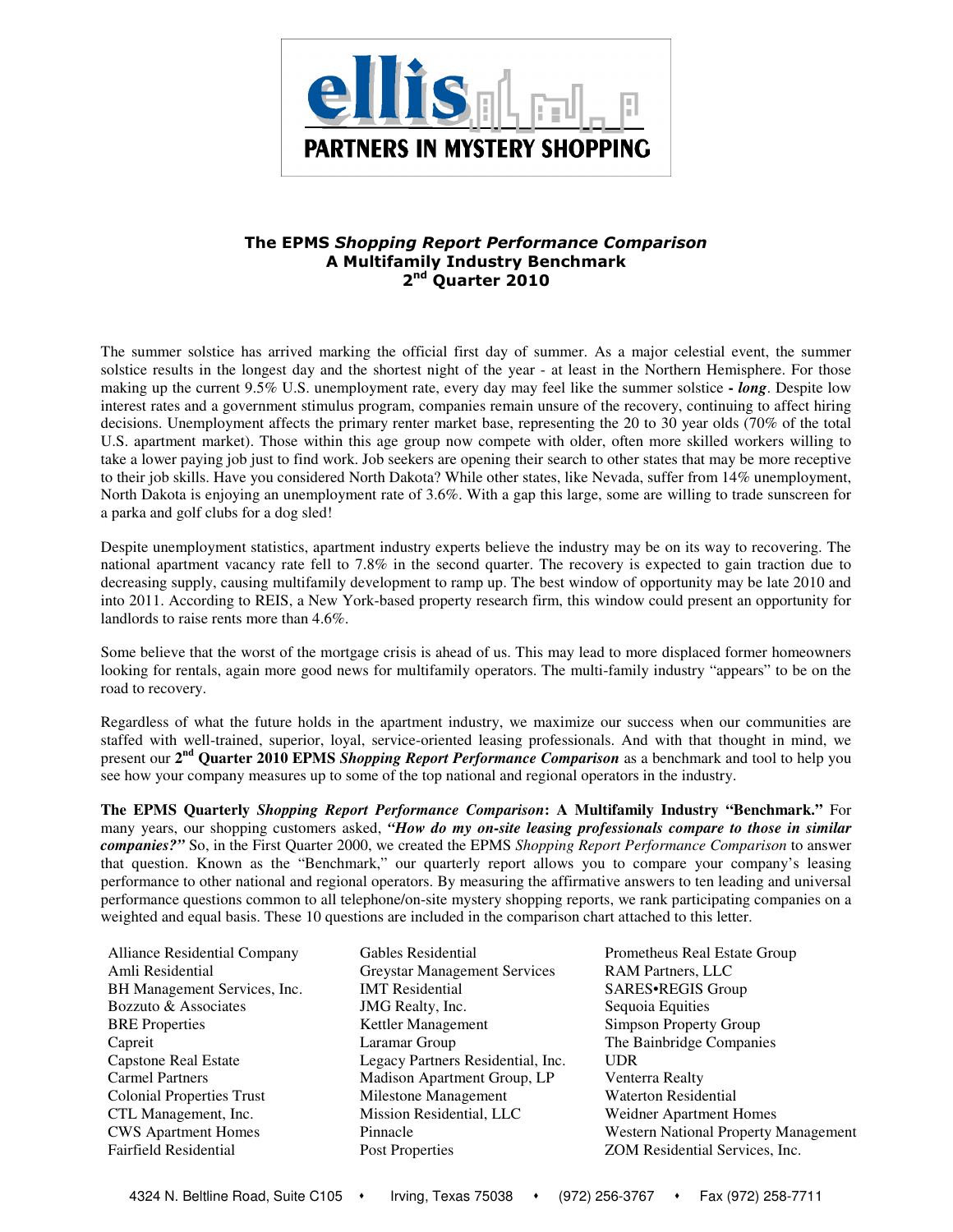The EPMS Quarterly Shopping Report Comparison (Benchmark) employs not only the historically utilized average scoring calculation method for rankings but also a secondary standard deviation component. Standard deviation is easily explained as the measure of how much the data in a certain collection (i.e. individual Benchmark scores from each considered shop) are scattered around the average (your calculated benchmark percentage score for the quarter). The more tightly clustered the individual scores are, the lower the standard deviation. A higher standard deviation means that the scores are more widely scattered. For the purpose of the Benchmark report, the lower the standard deviation*,* the better. What this means for you is that your ranking in the Benchmark is still primarily determined as it always has been, by your Benchmark average score based on the yes/no answers to the 10 key questions on full shops conducted for that time period. In other words, if your overall Benchmark percentage outscores all other participants for the quarter, you will still earn the top spot! However, for cases where ranking companies share an average Benchmark score rounded to an identical full percentage point, we have implemented the standard deviation calculation as a second step in the process. For participants with the same average score, the one with the lowest standard deviation will place higher in the rankings.

## **New Second Quarter High Score Average Record!**

Below is an 11-year summary of the second quarter benchmark averages as well as the highest and lowest average scores of the participants. Companies continue to strive to beat the trends by inching up this average year after year. This is an outstanding achievement!

| <b>Second Quarter</b>           | <b>Overall Average</b> | <b>High</b> | Low      | <b>Total Shops</b> |
|---------------------------------|------------------------|-------------|----------|--------------------|
| 2 <sup>nd</sup><br>Quarter 2010 | $90.5\%$               | 98.3%       | $77.0\%$ | 4,108              |
| 2 <sup>nd</sup><br>Quarter 2009 | 91.7%                  | 97.5%       | 74.3%    | 4,332              |
| 2 <sup>nd</sup><br>Quarter 2008 | 89.0%                  | 96.5%       | 71.6%    | 4,872              |
| 2 <sup>nd</sup><br>Ouarter 2007 | 86.6%                  | 95.3%       | 74.0%    | 5,813              |
| 2 <sup>nd</sup><br>Quarter 2006 | 84.2%                  | 94.3%       | 74.6%    | 4,784              |
| 2 <sup>nd</sup><br>Quarter 2005 | 85.8%                  | 94.6%       | 74.3%    | 5,288              |
| 2 <sup>nd</sup><br>Quarter 2004 | 86.5%                  | 93.2%       | 74.2%    | 4,862              |
| 2 <sup>nd</sup><br>Quarter 2003 | 85.4%                  | 92.8%       | 70.0%    | 4,408              |
| 2 <sup>nd</sup><br>Quarter 2002 | 83.7%                  | 89.7%       | 73.0%    | 2,465              |
| 2 <sup>nd</sup><br>Quarter 2001 | 81.4%                  | 90.8%       | 67.2%    | 1,921              |
| $2^{nd}$<br>Quarter 2000        | 77.1%                  | 84.3%       | 43.3%    | 1,356              |

Consistency, determination and raising the bar are mantras that we continue to hear from our top performers. This quarter's high scores are reflective of their dedication to improvement. This quarter's overall average of 90.5% is the second highest overall average in the second quarter in the history of the benchmark.

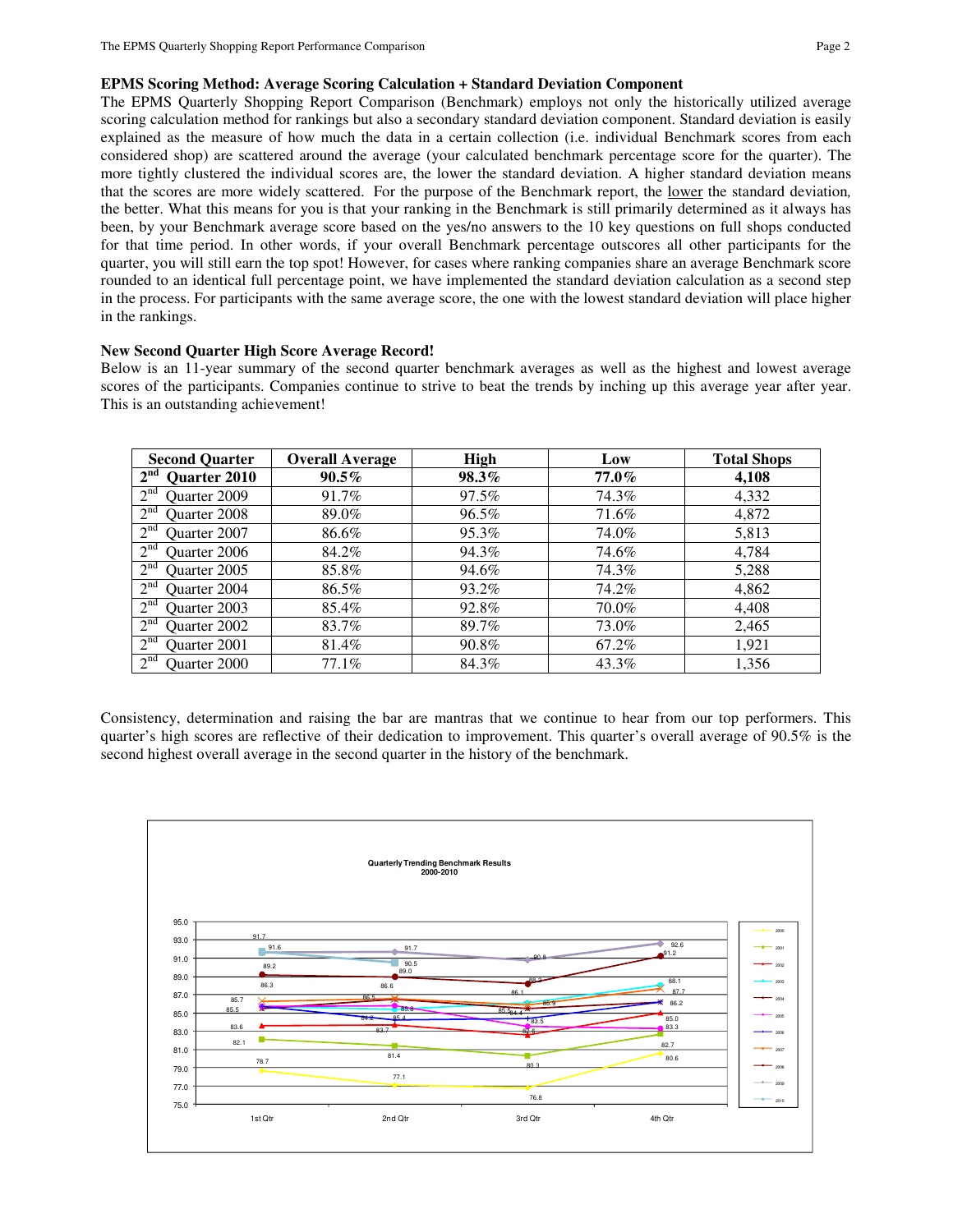**Western National Property Management achieves the First Place position for the second consecutive quarter, with a strong shopping score average of 98.32%** (98% standard deviation percentage; 5.08 standard deviation). **Laura Khouri**, President, elated by her team's performance, says,

*"Western National is proud to once again be included in the top 5. Our focus on caring and connecting with not only our residents, but our employees has proven to help us improve our performance. We are so proud of all of our associates who continue to strive for excellence in serving our customers."* 

**In Second Place is** *SARES•REGIS* **Group with an average score of 97.50%** (98% standard deviation percentage; 5.35 standard deviation). This team is a consistent performer, placing in the top five positions for the eighth straight quarter. Director of Training, **Michelle Adrian**, comments,

*"Our employees work as enthusiastic teams and this allows them to continually take their service to the next level. They are fully dedicated to making the customer a top priority and this once again has allowed SARES•REGIS Group to rank in the top 5. We are very proud of this accomplishment."*

**Gables Residential claims the Third Place position with an average score of 97.54%** (98% standard deviation percentage; 6.36 standard deviation). The Gables team is our most consistent performer, placing in a top five position more than any other company in the history of the EPMS Benchmark. **Sue Ansel**, Executive Vice President, Chief Operating Officer, proudly comments about her team's ongoing success,

*"I am proud of all Gables associates and their dedication to ensuring that prospects and residents have an outstanding and professional experience while living with us or visiting us for the first time. The consistently positive results Gables receives in the EPMS Benchmark survey is but one indication of the extraordinary sales quality presented on a daily basis by each of our associates. Congratulations to all on this recognition. It is my honor to serve on your team."*

**Congratulations to Post Properties for achieving the Fourth Place position with an average score of 96.36%** (96% standard deviation percentage; 6.67 standard deviation). Director of Organizational Development, **Kelly Rowley**, shares,

*"We are very excited for a top five finish again! This is a wonderful accomplishment for our Property Teams. We have worked very hard to achieve this goal and understand that this ranking ultimately translates into more leases!"* 

**The Bainbridge Companies takes the Fifth Place position with an average score of 95.92%** (96% standard deviation percentage; 8.64 standard deviation). **Colleen Nolan,** Director of Training, proudly states,

*"We are so proud of all of our team members for continuing to deliver incredible results in this very competitive environment. Customer service and taking care of each person's needs is always our focus at Bainbridge. Our team members display their focus each and every day! Congratulations Team Bainbridge!!!"* 

## **RETAINING THE "INTERNAL" CUSTOMER**

While many executives agree that keeping the customer happy is the key to increased profitability, few pinpoint their employees as their most important customer. The customer base most focused on is typically the revenue generating one. However, considering cause and effect, the *internal customer* (the employee) should be on at least equal footing with the external customer. While "traditional" customers write the checks, employees provide the horsepower that cause these checks to be written. They are closely linked.

For most companies focused on recovery in a trepid market, employee retention is not top-of-mind. Why? Many companies currently have less employee turnover than they have seen in a decade. But as the economy improves, employees start weighing their options again, even amid a tight labor market. Job seekers, including those still employed, reenter the marketplace with shortened tenures and high hopes, searching for increased benefits, flexibility and higher compensation. Hiring managers attuned to the current job market will still closely consider candidates they might not have previously considered. Job hoppers (those with gaps in their employment history) and individuals who have taken reduced skill positions will still be viable new hires. High performing, underpaid employees will be in high demand.

**The Impact of Employee Turnover.** The longer people work together, the more familiar and comfortable things become. However, the rules change dramatically every time someone leaves or someone new is introduced to the team. It is likely that morale will decline as people have to take on extra workload. Turnover impacts the bottom line. It also decreases employee productivity and customer satisfaction. If it goes on long enough, rest assured, the external customers are going to notice quality, service, and customer satisfaction decline.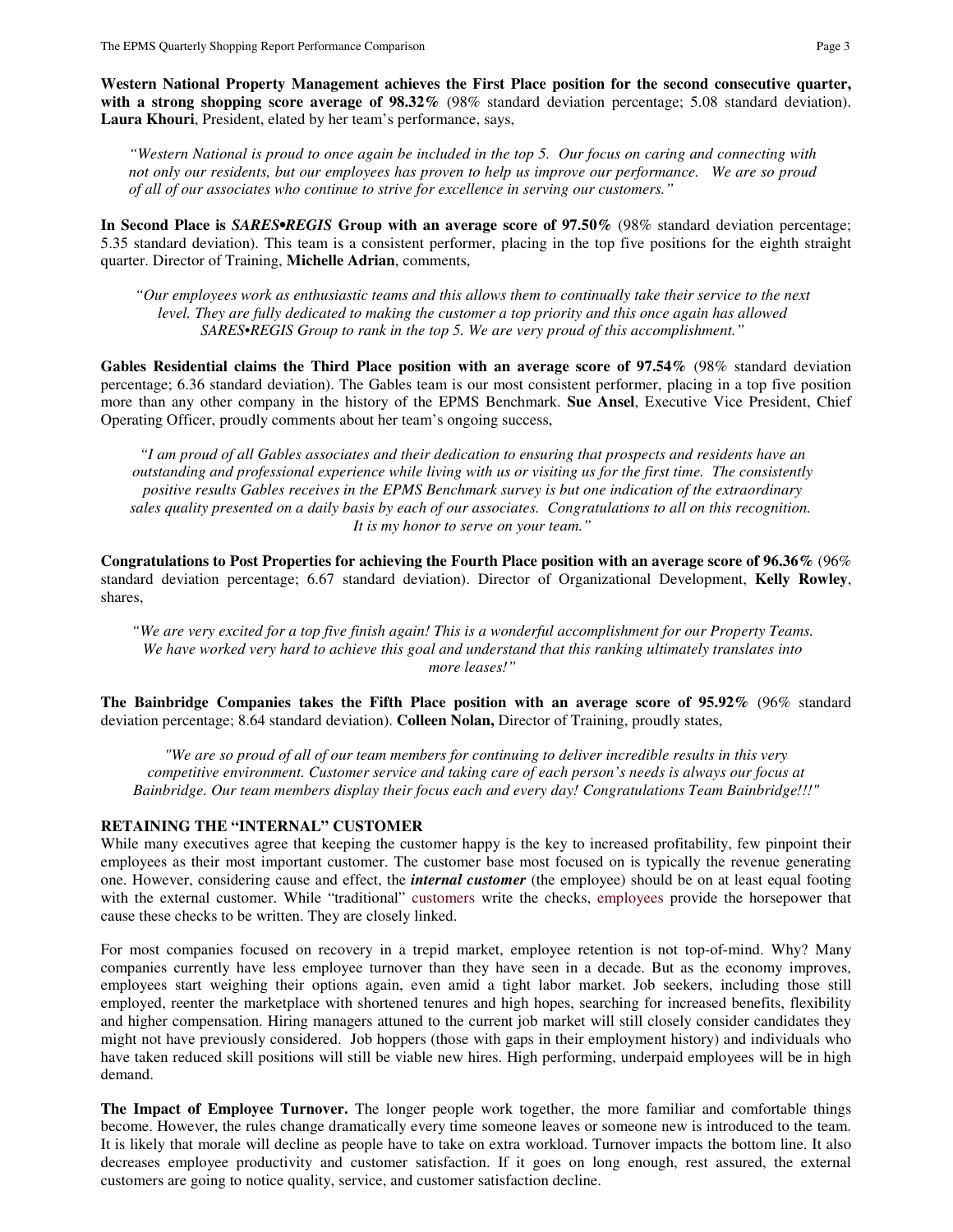What companies do now for employees while times are tough will have a direct impact on what the employees will do when the economy strengthens. In a survey conducted by *Salary.com* in February 2009, 80% of the employers believed their employees would not begin a job search; at the same time, 60% of the employees said they planned to intensify their job search. The top employees that you cannot afford to lose can find jobs "now" and even the good / average performers will find jobs at least when the economy picks up. Who is left? Ask a recruiter! Recruiters find that replacing employees is not as easy as some might think it would be when unemployment levels are at 9.5%. Companies that are actively recruiting are reporting receiving as many as 1,500 or more resumes in response to an ad on the national job boards. Hours of screening is resulting in the same question, "Where are all the good candidates?" For some companies, filling a position is not an easy task now nor will it be when the economy improves. The best way to reduce turnover is to increase retention efforts.

**It Begins and Ends with Retention.** In today's marketplace, many companies are quick to say that employee retention is not an issue. Some will even go as far as to say, "Employees are lucky to have a job right now." These companies may quickly learn the value of a loyal, trained employee.

How can a company retain their current workforce? Factor in the company culture and investigate what will work. This can be accomplished through employee opinion surveys, performance reviews, exit interviews, and even casual conversations. Often the solutions are simple and not too expensive. Develop an action plan based on employee input and <u>over</u> communicate the plans as well as the reasoning behind them. Be creative in the actions and make decisions with the employee demographic in mind. Some of the best retention plans simply include asking employees, involving them, communicating, taking action, and following up.

Most property management companies are focused on retention; it is an age old problem in the service industry. Employees who feel valued and empowered are much more productive than those who do not. We recently spoke to a few of our Benchmark participants regarding this topic, and based on their comments, they are listening to their employees and responding with programs that promote loyalty and increased productivity. Noted below is some feedback our property management colleagues have shared:

- It Starts at The Top. How would you feel if your boss gave up their raise so that you could receive yours? One industry expert we spoke with shared that her company did just that. A tough economy resulted in the top executive level team giving up increases so that those working the front-line could receive one. This is an incredibly powerful message!
- **Health Matters.** Another company launched a full blown Wellness Program for employees and their families. This initiative offers important health screening and tests (i.e., cholesterol, stress, blood pressure, flu shots, etc.) all free of charge.
- **Work Life Balance / Paid Sabbatical.** When you hear the word "sabbatical", you probably think of university professors who earn a year off to conduct research or teach overseas. Sabbaticals are definitely most prevalent in education, but the concept is beginning to take hold in business. In fact, a few property management companies currently offer a sabbatical program. Good idea? A recent study showed that workers under age 35 typically rate work balance and flexibility as more important than their relationships with their bosses. Interesting!

Did you know that McDonald's, with 400,000 employees in 119 countries, has had a sabbatical program for more than 40 years. At McDonald's, after each 10-year milestone, any good standing employee can take a sabbatical and lengthen the eight-week leave by adding on up to four weeks of vacation. Besides the obvious advantages for preventing burnout and aiding in retention and work/life balance, a sabbatical can serve a training purpose. A sabbatical program enables employees who are not on sabbatical to expand on their abilities and experience new jobs by simply filling in for an absent team member. This approach offers an employee a clearer understanding of a job and of his or her own aptitude for it. The benefits gained by "filling in" for a fellow vacationing colleague are amazing.

• **Growth Potential.** Studies of U.S. work attitudes before the mid-1970s suggest that work was regarded as a way to make a living, not a primary place for personal fulfillment, growth, or learning. In contrast, *70 percent of U.S. workers today regard work not only as a way to make a living but also as their personal identity.* A lack of opportunities to learn and grow often leads an employee to move on to other employment. Over and over again, the property management professionals we interviewed mentioned the importance of promoting from within their organization. For some organizations, it is stated in their "core values". In fact, one industry professional commented that it was "very rare" to hire a management level position from the outside. Starting with a newly hired leasing professional, a career map is offered to those who desire to move up the ladder.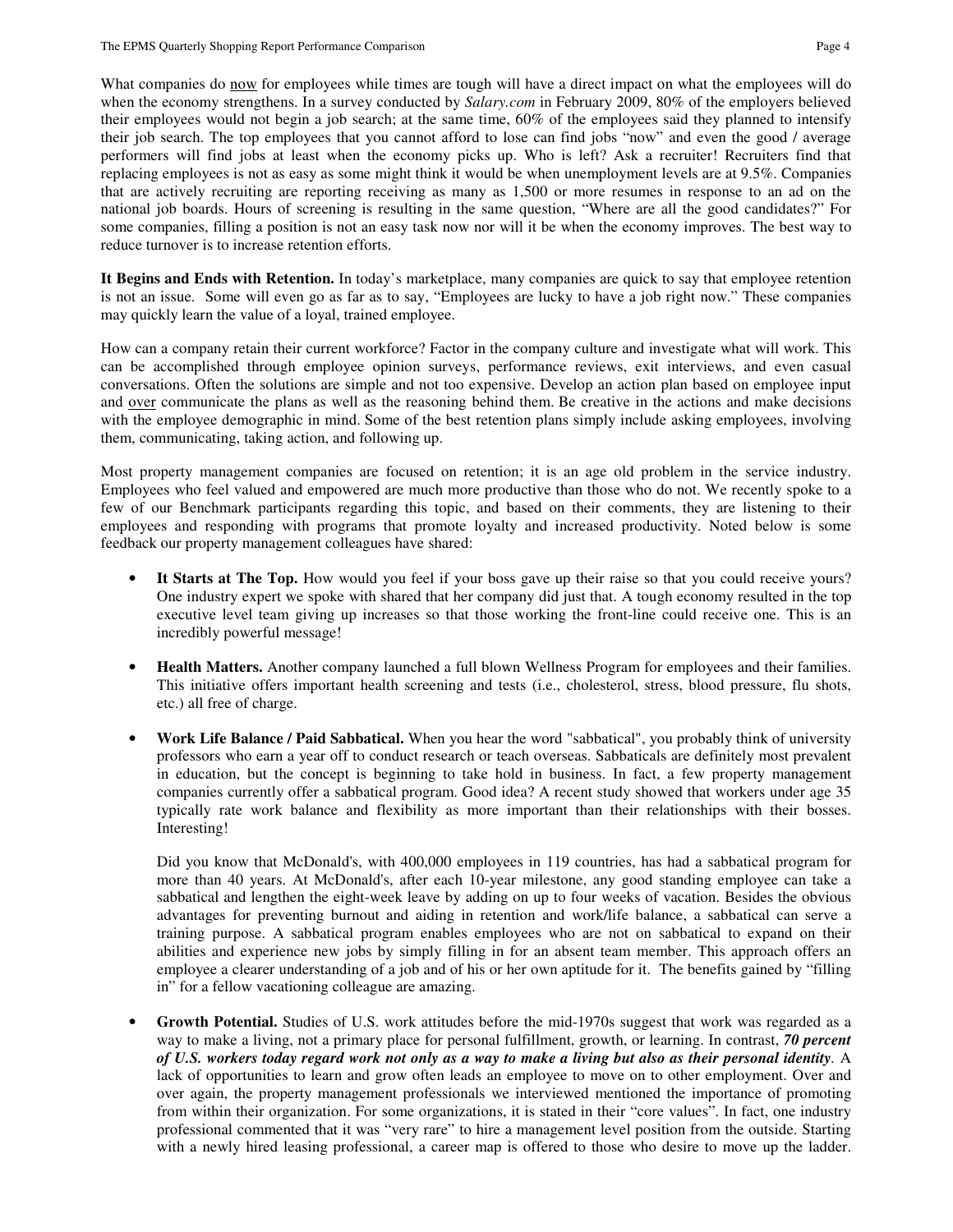Once promoted, programs are offered to support them in their new roles. This is very encouraging to those wishing to "climb the ladder" and invest their time and future in a company.

• **Internal Job Opportunities.** The motivation of knowing that tomorrow will bring new opportunities to employees motivates them to strive to be the best they can. All of the companies we spoke with cited ongoing training as a key component of their retention program. However, sometimes there are internal and external forces working against a person who desires to be promoted or transferred within a company. The ability to "raise your hand" for a position or location change is often left to those with an outwardly assertive personality and good connections. In an effort to create a more level playing field, one property management company shared how they created a web based job search program for those employees wanting to transfer or be promoted within the company. This offers an employee the opportunity to enter their name into a company database for a current position in any location or even for a position that is not yet available.

## **Additional Employee Retention Ideas include:**

- Improve company communications (good and bad news) through companywide conference calls led by top level executives
- Continue to keep compensation competitive (even during these times of cutback)
- Frequently express gratitude for stellar performance through more formal and ongoing recognition programs
- Continue to develop and train employees (even in difficult financial times)
- Reduce stress by including some "fun" in the workplace
- Share how employees fit into the goals of the company
- Alternative benefits (i.e. wellness programs, job share, flex time)
- Skill development (i.e. job enrichment)

Companies that understand what their employees want and need in the workplace and make a strategic decision to proactively fulfill those needs will become the dominant players in their respective markets.

If the topic of employee retention has not been on the top of your list, we hope this article will inspire you. Many companies (inside and outside of the property management industry) have been proactive, placing employee retention on the top of the list, some even before the recession hit. Two companies not only made retention a priority but also created programs that are truly radical and over the top!

- My Maid Service, an Ohio-based cleaning company, has found one of best ways to retain employees is to promise to train them for other careers. Yes, you read it correctly! Anyone who stays with the company for at least two years will receive free training in the career of their choice. My Maid Service reduced its turnover rate from 300 percent in 2007 to zero in 2009. Now, that is an extreme example that is working.
- **HCL** tried to understand what really makes a difference to the Gen Y employee and launched several initiatives and programs that are aimed at providing a unique work environment - a work culture in which employees take pride. A leading global IT services company with over \$2 billion in revenues, HCL decided in 2005 to put their "Employee First, Customer Second" philosophy into place. They realized that in a service industry the value gets created not in the back office but in the face to face interactions between customers and employees. It is both radical and familiar at the same time. This "Employee First" philosophy is featured as "The World's Most Modern Management Idea" by Fortune Magazine. Interestingly enough, HCL was one of a select few to grow during the recession.

In the service industry, the employee is the face of your business. From the external customer standpoint, they are going to be most comfortable dealing with familiar faces that know exactly what, when, where and how they like to receive their service. Given that most of us are creatures of habit and routine, every time that routine is broken, the customer relationship is at risk. Retaining employees gives a business a competitive advantage. As you improve employee satisfaction and a lifetime of loyalty, you are improving everything about your customer service.

Thank you for your involvement in EPMS' Quarterly Benchmark program. We appreciate the feedback you provide to make this report informative and a reliable resource to fellow industry peers. We hope you will find Ellis, Partners in Mystery Shopping to be not only the finest source for mystery shopping but also a training resource for your organization. Additional support and information can be found on our website, www.epmsonline.com.

Sincerely,

Joanna Ellis, CAPS President jellis@epmsonline.com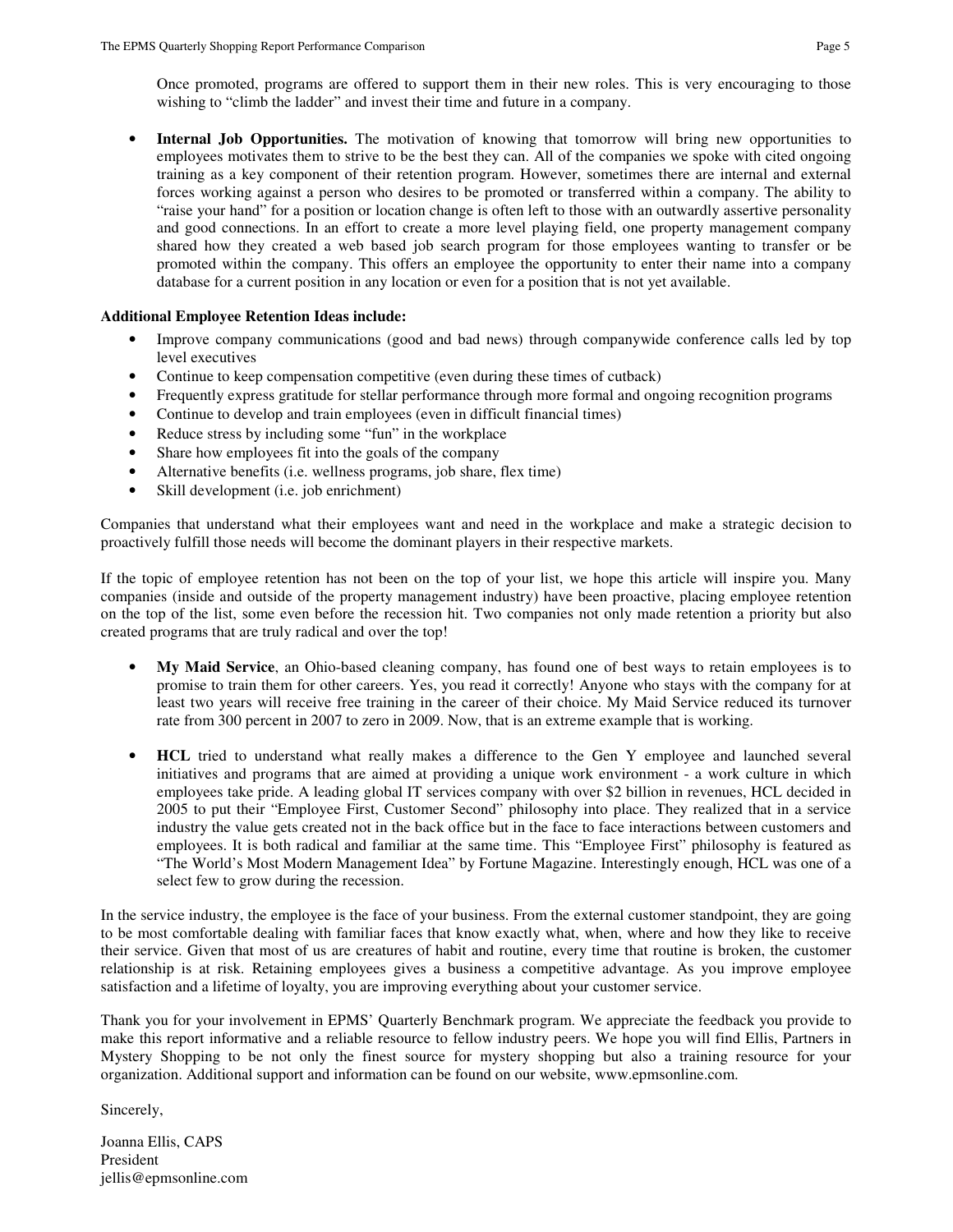

**SHOPPING REPORT PERFORMANCE COMPARISON SECOND QUARTER, 2010MULTIFAMILY INDUSTRY BENCHMARK**

|                                              | <i><b>TELEPHONE</b></i><br><b>PRESENTATION</b> |                           | ON-SITE<br><b>PRESENTATION</b> |                                            |                                    |                         |                                       |                             |                                 |                           |                                            |                                  |                          |                                     |                                             |
|----------------------------------------------|------------------------------------------------|---------------------------|--------------------------------|--------------------------------------------|------------------------------------|-------------------------|---------------------------------------|-----------------------------|---------------------------------|---------------------------|--------------------------------------------|----------------------------------|--------------------------|-------------------------------------|---------------------------------------------|
|                                              | Q1<br><b>Set Appt</b>                          | Q2<br>Telephone<br>Number | Q3<br>First<br>Impression      | Q4<br>Identify<br><b>Specific</b><br>Needs | Q5<br>Discuss/<br>Show<br>Property | Q6<br>Apt.<br>Condition | Q7<br>Feature/<br><b>Benefit Sell</b> | Q8<br>Overcome<br>Objection | Q9<br>Ask for<br><b>Deposit</b> | Q10<br>ease from<br>Agent | <b>CLIENT</b><br>OVERALL<br><b>AVERAGE</b> | <b>STD</b><br><b>DEV</b><br>$\%$ | <b>STD</b><br><b>DEV</b> |                                     |                                             |
| <b>QUESTION</b><br><b>OVERALL AVERAGE</b>    | 94.60%                                         | 84.10%                    | 93.89%                         | 92.77%                                     | 95.11%                             | 95.11%                  | 92.84%                                | 96.06%                      | 72.08%                          | 88.83%                    | 90.54%                                     |                                  | 15.02                    | <b>Participating Companies</b>      |                                             |
| <b>Western National</b><br>Group             | 100.00%                                        | 94.89%                    | 99.27%                         | 98.54%                                     | 100.00%                            | 98.54%                  | 99.27%                                | 100.00%                     | 95.62%                          | 97.08%                    | 98.32%                                     | 98%                              | 5.08                     | <b>Alliance Residential Company</b> | Legacy Partners Residential, Inc.           |
| <b>SARES-REGIS Group</b>                     | 100.00%                                        | 96.15%                    | 100.00%                        | 96.15%                                     | 97.12%                             | 99.04%                  | 97.12%                                | 100.00%                     | 93.27%                          | 96.15%                    | 97.50%                                     | 98%                              | 5.35                     | Amli Residential                    | <b>Madison Apartment Group, LP</b>          |
| <b>Gables Residential</b><br><b>Services</b> | 97.71%                                         | 95.13%                    | 98.85%                         | 99.43%                                     | 99.71%                             | 99.14%                  | 99.43%                                | 99.14%                      | 89.68%                          | 97.13%                    | 97.54%                                     | 98%                              | 6.36                     | BH Management Services, Inc.        | <b>Milestone Management</b>                 |
| <b>Post Properties</b>                       | 96.50%                                         | 92.31%                    | 100.00%                        | 95.80%                                     | 100.00%                            | 97.90%                  | 95.80%                                | 99.30%                      | 88.81%                          | 97.20%                    | 96.36%                                     | 96%                              | 6.67                     | <b>Bozzuto &amp; Associates</b>     | <b>Mission Residential, LLC</b>             |
| The Bainbridge<br>Companies                  | 95.92%                                         | 95.92%                    | 95.92%                         | 95.92%                                     | 100.00%                            | 97.96%                  | 95.92%                                | 100.00%                     | 83.67%                          | 97.96%                    | 95.92%                                     | 96%                              | 8.64                     | <b>BRE Properties</b>               | Pinnacle (PRMC)                             |
| <b>CLIENT 6</b>                              | 98.72%                                         | 88.46%                    | 96.15%                         | 98.72%                                     | 100.00%                            | 94.87%                  | 98.72%                                | 93.59%                      | 88.46%                          | 94.87%                    | 95.26%                                     | 95%                              | 8.93                     | Capreit                             | <b>Post Properties</b>                      |
| <b>CLIENT 7</b>                              | 97.63%                                         | 86.39%                    | 97.04%                         | 97.63%                                     | 96.45%                             | 99.41%                  | 98.22%                                | 98.82%                      | 85.21%                          | 92.90%                    | 94.97%                                     | 95%                              | 9.46                     | <b>Capstone Real Estate</b>         | <b>Prometheus Real Estate Group</b>         |
| <b>CLIENT 8</b>                              | 95.56%                                         | 87.78%                    | 95.56%                         | 95.56%                                     | 96.67%                             | 100.00%                 | 93.33%                                | 100.00%                     | 84.44%                          | 91.11%                    | 94.00%                                     | 94%                              | 11.20                    | <b>Carmel Partners</b>              | <b>RAM Partners, LLC</b>                    |
| <b>CLIENT 9</b>                              | 97.56%                                         | 87.80%                    | 95.12%                         | 95.12%                                     | 100.00%                            | 97.56%                  | 92.68%                                | 97.56%                      | 85.37%                          | 92.68%                    | 94.15%                                     | 94%                              | 12.24                    | <b>Colonial Properties Trust</b>    | <b>SARES-REGIS Group</b>                    |
| <b>CLIENT 10</b>                             | 95.92%                                         | 97.96%                    | 97.96%                         | 97.96%                                     | 97.96%                             | 93.88%                  | 87.76%                                | 95.92%                      | 85.71%                          | 87.76%                    | 93.88%                                     | 94%                              | 13.36                    | CTL Management, Inc.                | <b>Sequoia Equities</b>                     |
| <b>CLIENT 11</b>                             | 96.03%                                         | 82.78%                    | 97.35%                         | 94.70%                                     | 96.69%                             | 97.35%                  | 94.04%                                | 98.68%                      | 74.17%                          | 94.70%                    | 92.65%                                     | 93%                              | 12.31                    | <b>CWS Apartment Homes</b>          | <b>Simpson Property Group</b>               |
| <b>CLIENT 12</b>                             | 94.78%                                         | 87.55%                    | 95.98%                         | 95.18%                                     | 97.99%                             | 98.80%                  | 91.97%                                | 95.98%                      | 82.33%                          | 89.96%                    | 93.05%                                     | 93%                              | 12.78                    | <b>Fairfield Residential</b>        | The Bainbridge Companies                    |
| <b>CLIENT 13</b>                             | 100.00%                                        | 100.00%                   | 88.76%                         | 96.63%                                     | 91.01%                             | 93.26%                  | 92.13%                                | 94.38%                      | 87.64%                          | 86.52%                    | 93.03%                                     | 93%                              | 14.01                    | <b>Gables Residential</b>           | <b>UDR</b>                                  |
| <b>CLIENT 14</b>                             | 94.55%                                         | 89.09%                    | 98.18%                         | 100.00%                                    | 100.00%                            | 96.36%                  | 96.36%                                | 98.18%                      | 56.36%                          | 92.73%                    | 92.18%                                     | 92%                              | 9.17                     | <b>Greystar Management Services</b> | <b>Venterra Realty</b>                      |
| <b>CLIENT 15</b>                             | 97.67%                                         | 83.72%                    | 97.67%                         | 88.37%                                     | 95.35%                             | 97.67%                  | 97.67%                                | 100.00%                     | 65.12%                          | 97.67%                    | 92.09%                                     | 92%                              | 9.40                     | <b>IMT Residential</b>              | <b>Waterton Residential</b>                 |
| <b>CLIENT 16</b>                             | 96.88%                                         | 75.00%                    | 92.97%                         | 96.09%                                     | 97.66%                             | 97.66%                  | 96.88%                                | 95.31%                      | 79.69%                          | 89.06%                    | 91.72%                                     | 92%                              | 14.69                    | JMG Realty, Inc.                    | <b>Weidner Apartment Homes</b>              |
| <b>CLIENT 17</b>                             | 96.91%                                         | 91.75%                    | 94.85%                         | 97.94%                                     | 97.94%                             | 92.78%                  | 96.91%                                | 98.97%                      | 51.55%                          | 93.81%                    | 91.34%                                     | 91%                              | 10.47                    | <b>Kettler Management</b>           | <b>Western National Property Management</b> |
| <b>CLIENT 18</b>                             | 97.32%                                         | 79.46%                    | 98.21%                         | 96.43%                                     | 94.64%                             | 96.43%                  | 96.43%                                | 97.32%                      | 62.50%                          | 91.96%                    | 91.07%                                     | 91%                              | 11.50                    | <b>Laramar Group</b>                | ZOM Residential Services, Inc.              |

**Benchmark 1st Place Company**

 **Western National Property ManagementLaura KhouriPresident**

 *"Western National is proud to once again be included in the top 5. Our focus on caring and connecting with not only our residents, but our employees has proven to help us improve our performance. We are so proud of all of our associates who continue to strive for excellence in serving our customers."*

**\* Representing 4,108 shopping reports**